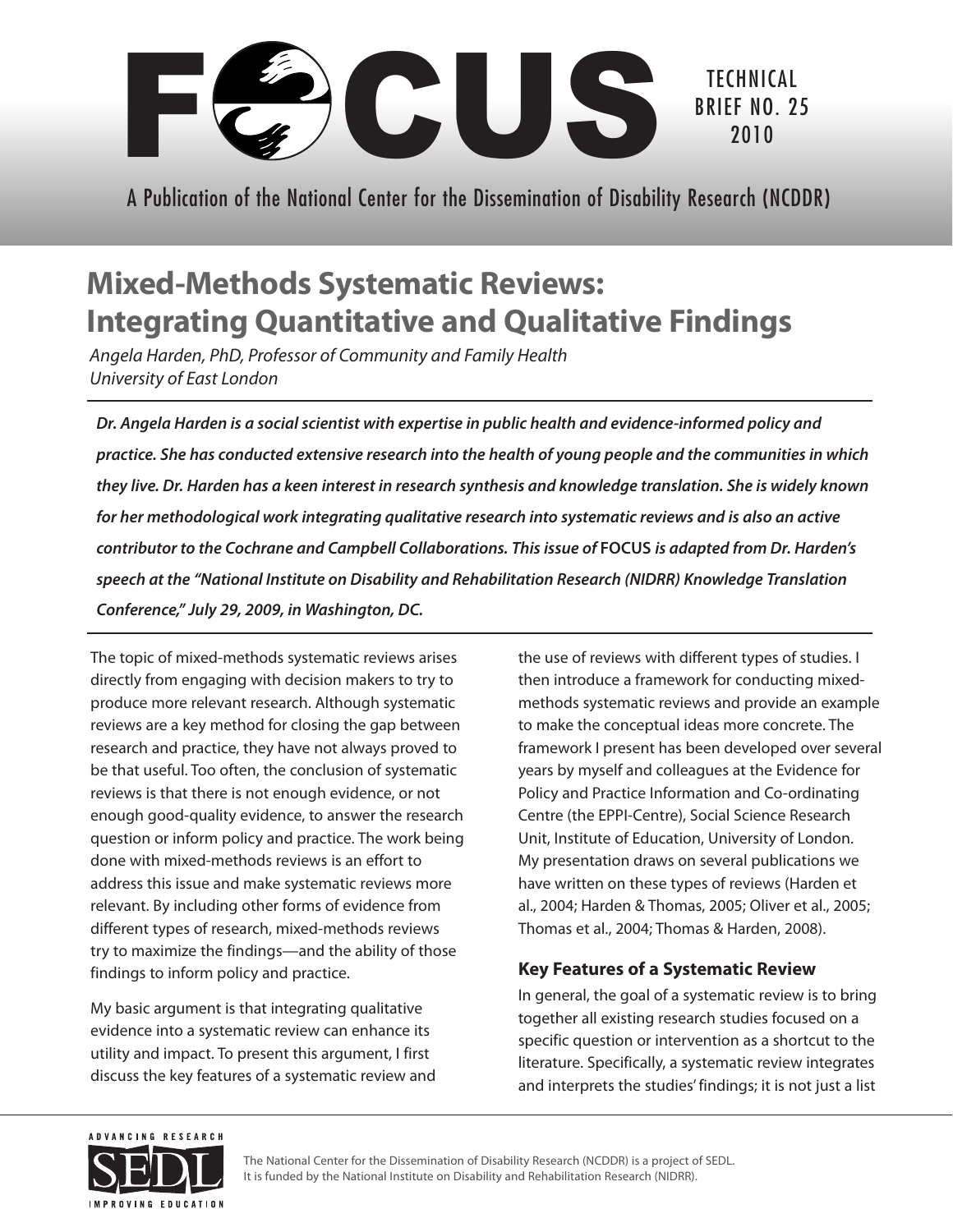of studies. In other words, a well-done systematic review does something with the findings to increase understanding. Furthermore, a systematic review is a piece of research—it follows standard methods and stages. In marketing systematic reviews it is often useful to emphasize how and why they are pieces of research in their own right rather than just literature reviews.

Another common misconception is that systematic reviews do not require extra time and money because they are something you are supposed to be doing already—you are supposed to be reviewing the literature, and a systematic review is just a way to do so more quickly. I am constantly having to dispute this misconception. Conducting a systematic review requires a significant investment in money, time, resources, and personnel. Like other research, a systematic review requires following specific steps to minimize bias, the introduction of errors, and the possibility of drawing the wrong conclusion. This process includes trying to minimize the bias in individual studies, so a crucial stage of a systematic review involves assessing the quality of each study. These steps are part of the methodology used in the review to search for studies and assess their quality. And like other types of research, systematic reviews should describe their methodology in detail for transparency.

**Traditional Systematic Reviews.** Most of you will be familiar with the stages of a "traditional" systematic review: starting with developing the review questions and protocol; defining the inclusion criteria for studies; searching exhaustively for published and unpublished studies; selecting studies and assessing their quality; synthesizing the data; and then analyzing, presenting, and interpreting the results. This typical approach is linear in format; but, in reality, conducting a systematic review is a more iterative and circular process. Moreover, although I use a traditional systematic review here as an example, I do not think there really is such a thing.

Figure 1 illustrates what you may see as the product of a typical systematic review of trials (DiCenso,

Guyatt, Willan, & Griffith, 2002). The figure depicts the forest plot from a published review of research on the effectiveness of interventions to reduce teenage pregnancy in the United States and Canada. In this typical forest plot, the small dots represent the effect sizes of the studies, which indicate whether the interventions made a difference. The horizontal lines passing through the dots represent the confidence intervals around the effect sizes. The vertical line running down the middle of the forest plot represents the line of no effect. Thus, the dots that appear in the area to the left of the vertical line, which favors the intervention, suggest the interventions did reduce teenage pregnancy. The dots that appear in the area to the right of the line, which favors the control, suggest the interventions had no effect.

The ultimate goal of this type of systematic review is to produce an overall pooled estimate, which appears at the bottom of the graph in Figure 1. This pooled estimate indicates that the interventions had no effect on teenage pregnancy. The types of interventions reviewed in the studies were schoolbased sex education, family planning clinics, and abstinence programs—all programs with somewhat of a bias toward sex education. Although these types of interventions did have a positive effect on increasing knowledge and promoting more positive attitudes toward using contraceptives, in the end they did not reduce teenage pregnancy. This lack of effect may be because the interventions did not target all the determinants of teenage pregnancy. For example, there is increasing evidence that social disadvantage is highly correlated with teenage pregnancy, and the interventions in these studies did not really address social disadvantage.

**Policy and Practice Questions in Systematic Reviews.** Figure 1 represents one type of systematic review—one that uses statistical meta-analysis to synthesize the effect sizes of randomized controlled trials and then provides a forest plot to show the overall pooled effect. In fact, this type of review is so typical that it has practically become synonymous with systematic reviews.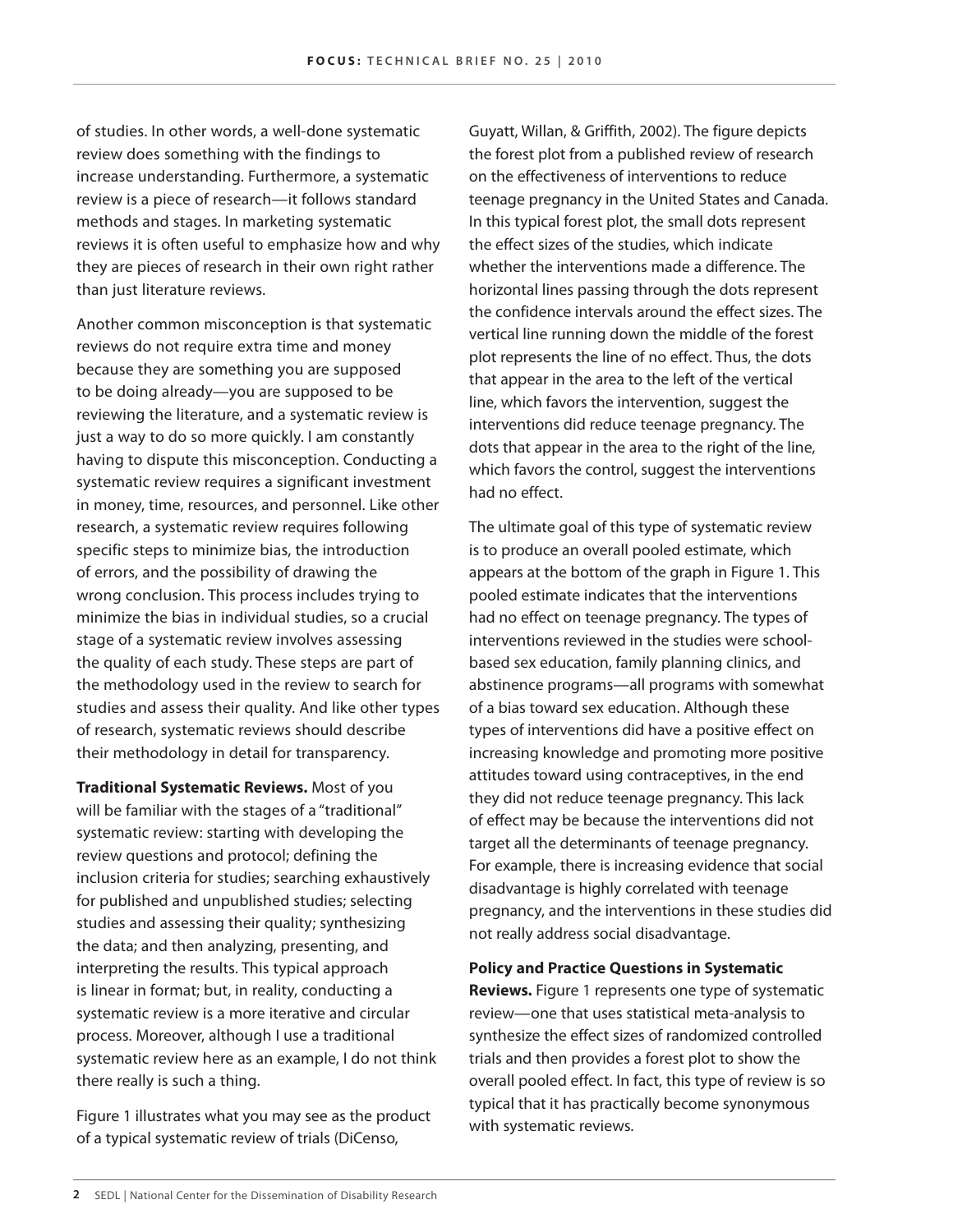| <b>Study</b>                                | No in study | Odds ratio (95 CI%)         | Odds ratio (95 Cl%)    |
|---------------------------------------------|-------------|-----------------------------|------------------------|
| School based sex education                  |             |                             |                        |
| Handler, 1987 <sup>28</sup>                 | 53          |                             | 0.60 (0.07 to 4.89)    |
| Eisen.1990 <sup>25</sup>                    | 483         |                             | 0.70 (0.28 to 1.74)    |
| Mitchell-DiCenso, 1997 <sup>18</sup>        | 1696        |                             | 1.33 (0.93 to 1.90)    |
| Ferguson, 1998 <sup>26</sup>                | 52          |                             | 0.74 (0.01 to 42.89)   |
| Pooled estimate                             | 2284        |                             | 1.19 (0.86 to 1.66)    |
| Multifaceted programme                      |             |                             |                        |
| Allen, 199720                               | 540         |                             | 0.41 (0.20 to 0.83)    |
| Family planning clinic                      |             |                             |                        |
| Jav.198431                                  | 57          |                             | $0.69$ (0.09 to 5.63)  |
| Herceg-Baron, 1986 <sup>30</sup>            | 374         |                             | 0.96 (0.52 to 1.78)    |
| Pooled estimate                             | 431         |                             | 0.94 (0.52 to 1.69)    |
| Abstinence                                  |             |                             |                        |
| Kirby, 1997b33                              | 201         |                             | 1.12 (0.11 to 10.92)   |
| Kirby, 1997c33                              | 1350        |                             | 1.85 (0.81 to 4.21)    |
| Kirby, 1997d33                              | 2185        |                             | 1.30 (0.71 to 2.36)    |
| Kirby, 1997e <sup>33</sup>                  | 878         |                             | 2.17 (0.66 to 7.08)    |
| Anderson, 1999 <sup>21</sup>                | 150         |                             | 0.37 (0.04 to 3.80)    |
| Pooled estimate                             | 4764        |                             | 1.46 (0.95 to 2.25)    |
| Overall pooled estimate                     | 8019        |                             | 1.04 (0.78 to 1.40)    |
| Heterogeneity $\chi^2$ =14.0, df=11, P=0.23 | 0.01        | 10<br>0.1                   | 100                    |
|                                             |             | <b>Favours intervention</b> | <b>Eavours</b> control |

**Figure 1: Effectiveness of Interventions to Reduce Teenage Pregnancy in Canada and the United States** Note. Reproduced from "Interventions to Reduce Unintended Pregnancies Among Adolescents: Systematic Review of Randomised Controlled Trials," by A. DiCenso, G. Guyatt, A. Willan, and L. Griffith, 2002, *BMJ, 324*(7531), pp. 1426–1430. Copyright 2002 BMJ Publishing Group Ltd. Reprinted with permission from the publisher.

This typical systematic review focuses on the question of effectiveness, meaning "what interventions work." However, the example highlights how systematic reviews—especially in areas, like public health, that involve social interventions rather than medical, surgical, or drug interventions—may need to look at policy and practice concerns before or alongside questions of effectiveness. For instance, we may want to look at the nature of a problem before we start to plan interventions. Later, when evaluating the interventions, we may want to know not only *what* works but also *why* it works and *for whom*.

The question of effectiveness is only one of a range of policy and practice questions. Others include questions about screening and diagnosis, risk and protective factors, meanings and process, economic issues, and issues of methodology. In the emerging field of systematic reviews, the emphasis so far has focused mainly on developing methods around effectiveness. Much less work is being done around other types of questions. Thus, the field remains

wide-open, offering researchers the potential to do a variety of interesting and exciting work.

### **Systematic Reviews and Diverse Study Types**

Because we have a range of policy and practice questions, we need to use different types of research findings to answer them. Likewise, different types of research findings are going to require different types of synthesis. For this reason, a statistical metaanalysis may not fit all types of research.

**Statistical Meta-Analysis.** As the previous example illustrates, the underlying logic with statistical metaanalysis is aggregation. It is a pooling mechanism. We take the effect sizes from trials, and we pool them to try to see what the overall effect is. We transform the findings from individual studies onto a common scale. We explore variation, we pool the findings, and then display the synthesis in a graphic form.

**Meta-Ethnography.** Another type of synthesis is meta-ethnography. Educational researchers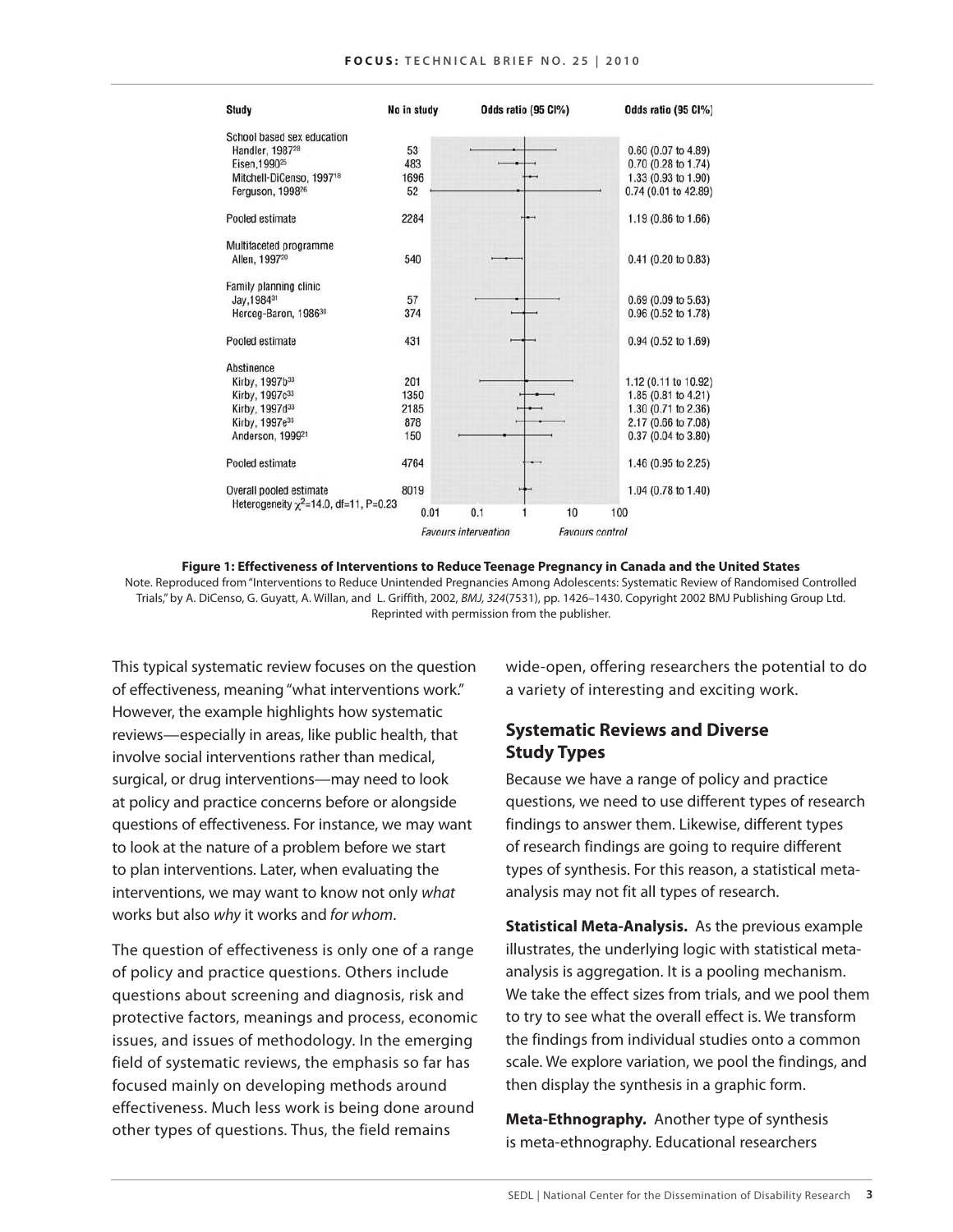developed this approach in the early 1980s (Noblit & Hare, 1988). More recently, health services researchers have started to explore its applicability for synthesizing qualitative research within health care. Unlike meta-analysis, the underlying logic of meta-ethnography is interpretation rather than aggregation. In other words, although metaethnography includes an element of aggregation, its synthesis function is interpretation. Rather than pooling findings from studies, key concepts are translated within and across studies, and the synthesis product is a new interpretation. In a meta-ethnography, the synthesis goal is to achieve a greater level of understanding or conceptual development than can be found in any individual empirical study.

For example, a meta-ethnography has been conducted to synthesize research on teenage pregnancy and the experiences of teenage mothers in the United Kingdom (McDermott & Graham, 2005). The synthesis provided a different type of product, consisting of recurring concepts and themes across studies, like poverty, stigma, resilient mothering, the good mother identity, kin relations and social support, and the prioritization of the mother-child relationship.

The meta-ethnography involved two main stages. The first stage was to draw out the concepts from the individual studies. The next stage was to formulate a new interpretation that integrated those concepts across studies into a line of argument. The interpretation of this synthesis was that teenage mothers in the United Kingdom have to mother under very difficult circumstances. These young women not only often have to mother in poverty but also are positioned outside of the boundaries of normal motherhood. Therefore, teenage mothers in the United Kingdom have to draw on the only two resources available to them: their own personal resources and their kin relationships. What you find in teenage mothers' accounts is a real prioritization of the mother-child relationship—a strong investment in the good mother identity.

This finding has implications for policy and practice in the United Kingdom, where the strategy has focused on social exclusion as the cause and consequence of teenage pregnancy—a strategy that presents teenage mothers as feckless individuals. In contrast, the finding of the meta-ethnography indicates that teenage motherhood can actually be a route into social inclusion rather than social exclusion because of the emphasis on kin relationships, family support, and the good mother identity.

### **Combining Qualitative and Quantitative Findings in the Same Review**

The two teenage pregnancy examples each use a different type of synthesis—the first uses a metaanalysis of interventions; the second uses metaethnography. The question is how can we combine these two methods in one systematic review.

In the mixed-methods systematic reviews I have been conducting with colleagues at the EPPI-Centre, there are three ways in which the reviews are mixed:

- 1. The types of studies included in the review are mixed; hence, the types of findings to be synthesized are mixed.
- 2. The synthesis methods used in the review are mixed—statistical meta-analysis and qualitative.
- 3. The review uses two modes of analysis—theory building and theory testing.

As an example, I am going to focus on one systematic review about children and healthy eating, commissioned by the English Department of Health (Thomas et al., 2003). Around the time the review was commissioned, health policy in the United Kingdom included three main priorities in terms of public health: the promotion of healthy eating, physical activity, and mental health.

We worked closely with colleagues at the Department of Health to come up with the review questions. The central questions were the following:

- 1. What is known about the barriers to and facilitators of healthy eating among children?
- 2. Do interventions promote healthy eating among children?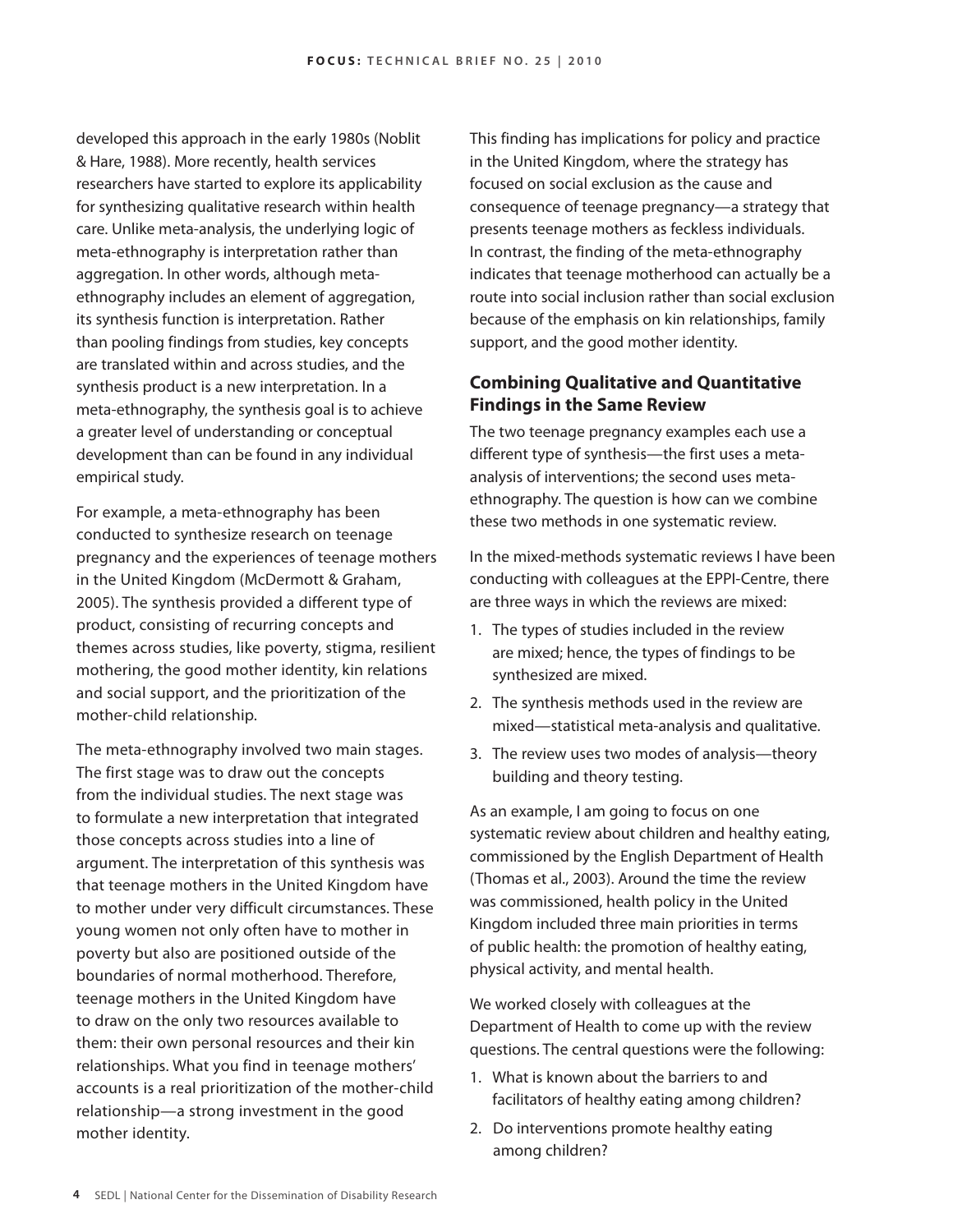- 3. What are children's own perspectives on healthy eating? (There was a great interest in the department about not only interventions but also children's own views and what we can learn from them.)
- 4. What are the implications for intervention development?

In our review process (see Figure 2), we searched, screened, and mapped the research. And we were overwhelmed by the number of studies we found. With systematic reviews, you often think you have a narrow enough question, that there cannot possibly be that much out there to find. However, when you actually start to search systematically, you uncover thousands and thousands of references.

To help narrow our search, we built into our process a two-stage procedure for consulting with policymakers to see which area of the literature they wanted to focus on. During that time in the United Kingdom, there was a big push to get people to eat more fruits and vegetables, such as the Five-a-Day campaign. In keeping with this push, we narrowed our focus to fruit and vegetable consumption. Within this focus, we had three syntheses. First, we looked at trials of interventions to promote fruit and vegetable consumption. Second, we looked at qualitative studies on children's own perspectives

and experiences on eating fruit and vegetables and on healthy eating in general. Third, we looked at an integration of the two types of syntheses. The result was a single systematic review with three syntheses.

As Figure 2 illustrates, we conducted the first two syntheses and then used them to create Synthesis 3. Throughout the process, we applied the same principles across the studies but used different methods for each type. The first stage was quality assessment. For the trials, we looked at pre- and post-data on outcomes to be reported. We wanted to see all the data on the outcomes and on an equivalent control or comparison group. For the qualitative studies of children's views, we looked at the quality of the reporting and at the strategies used to enhance rigor, data analysis, and collection. The next stage was data extraction. For this stage, we used a standard protocol that varied by type of study to capture different types of data—numerical, categorical, or textual. That is, we did not ask the same questions of the trials as we did of the qualitative studies. In the final stage, to synthesize the data, we conducted a statistical meta-analysis to pull the effect sizes from the trials in Synthesis 1. Next, we used a thematic analysis to synthesize the findings of the qualitative studies in Synthesis 2. We then integrated the two types of findings by using



**Figure 2: Sample Process for a Mixed-Methods Systematic Review**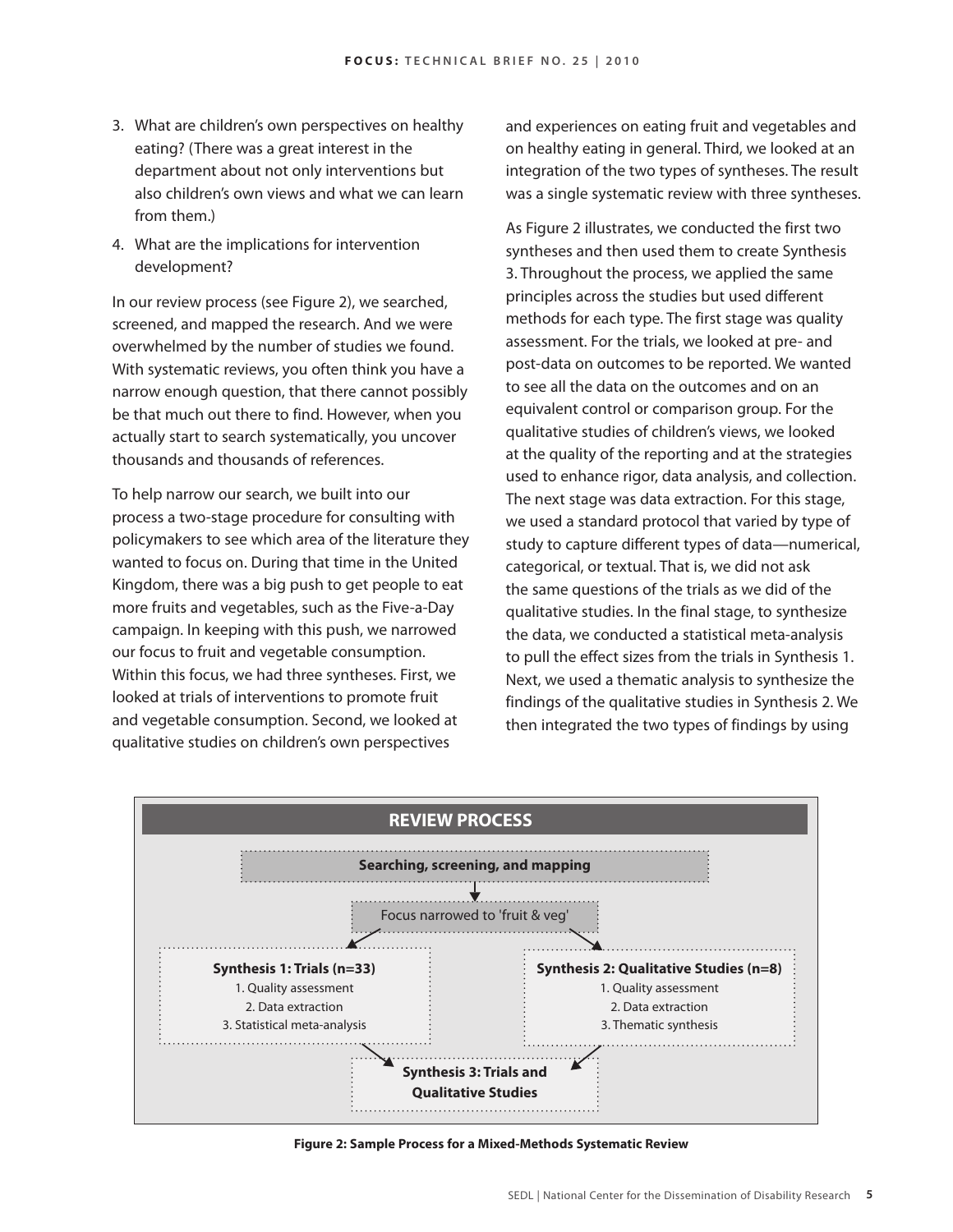Synthesis 2 to interrogate Synthesis 1, producing Synthesis 3.

Because part of the review was about trying to privilege children's own perspectives and learn from them, we also assessed the extent to which study findings were rooted in those perspectives. In terms of the trials, we used conventional statistical metaanalysis on six different outcome measures. We looked at increases in fruit consumption alone, at increases in knowledge about fruit and vegetables, and at heterogeneity across studies. To analyze these studies, we used sub-group analysis and also did a qualitative analysis of the textual data from the trials.

For the first synthesis, we produced a forest plot showing the results of each of the individual trials we included. The graph indicates that the interventions did have a small positive effect on increasing children's fruit and vegetable intake. The overall effect size from the trials was an increase of about a quarter of a portion of fruit and vegetables a day. The individual studies varied widely in their findings, however, with some showing large increases and others actually showing decreases in fruit and vegetable intake. This variation raised questions about effectiveness and why one intervention may be more effective than another.

In the second synthesis, we wanted to integrate the children's perspectives on healthy eating. Were the trials really targeting what children were saying was important in terms of encouraging them to eat fruits and vegetables? For this synthesis, we used the steps of thematic analysis, meaning we had a stage where we were coding text and developing descriptive themes. We first conducted a line-by-line coding of the text. Next, we grouped the initial codes and collapsed codes. We then had a third stage where we generated more explanatory and analytical themes. Figure 3 provides our list of 13 descriptive themes, grouped according to children's understandings of healthy eating and influences on food eaten.

The descriptive themes capture several ideas: children label good and bad foods, they are aware of some of the health consequences of food, they

have clear food preferences, and they like to eat to socialize. Children also are aware of some of the food contradictions in school, such as how teachers talk about eating healthfully, while the foods provided in the school canteen are not particularly healthful. In addition, children talked about "food rules"—the rules their parents enforce about food, like not being able to leave the table until they have eaten all their vegetables—and then talked with relish about breaking those rules—when the parents go out, the sweets come out.

In the second stage of Synthesis 2, we wanted to push this set of descriptive themes further to try to explain what was going on around healthy eating and children's consumption of fruits and vegetables. We identified a set of six analytical themes. For example, the first theme is that children do not necessarily see their role as being interested in health. They consider taste, not health, to be a key influence on their food choices. As a result, food labeled as healthy may lead some children to reject it. "I don't like it, so it must be healthy." Children did not like thick, green vegetables that are supposed to be full of vitamins, but they did like sweet corn and carrots—that is, small vegetables that are sweet tasting. Not all children thought this way, however. Some of the girls, especially, were influenced by health when making food choices. Children also did not see buying healthy foods as a legitimate use of their pocket money; they thought their parents should be buying the oranges and apples. Children instead wanted to buy sweets with their pocket money.

So how did we integrate the two syntheses? From the analytical themes, we came up with a set of recommendations for interventions that reflected children's views. We then used our recommendations to interrogate the interventions evaluated in the trials. We were interested in how well those interventions matched our recommendations.

For the first theme—children do not see their role as being interested in health and do not see future health consequences as personally relevant or credible—we recommended reducing the health emphasis of messages and branding fruits and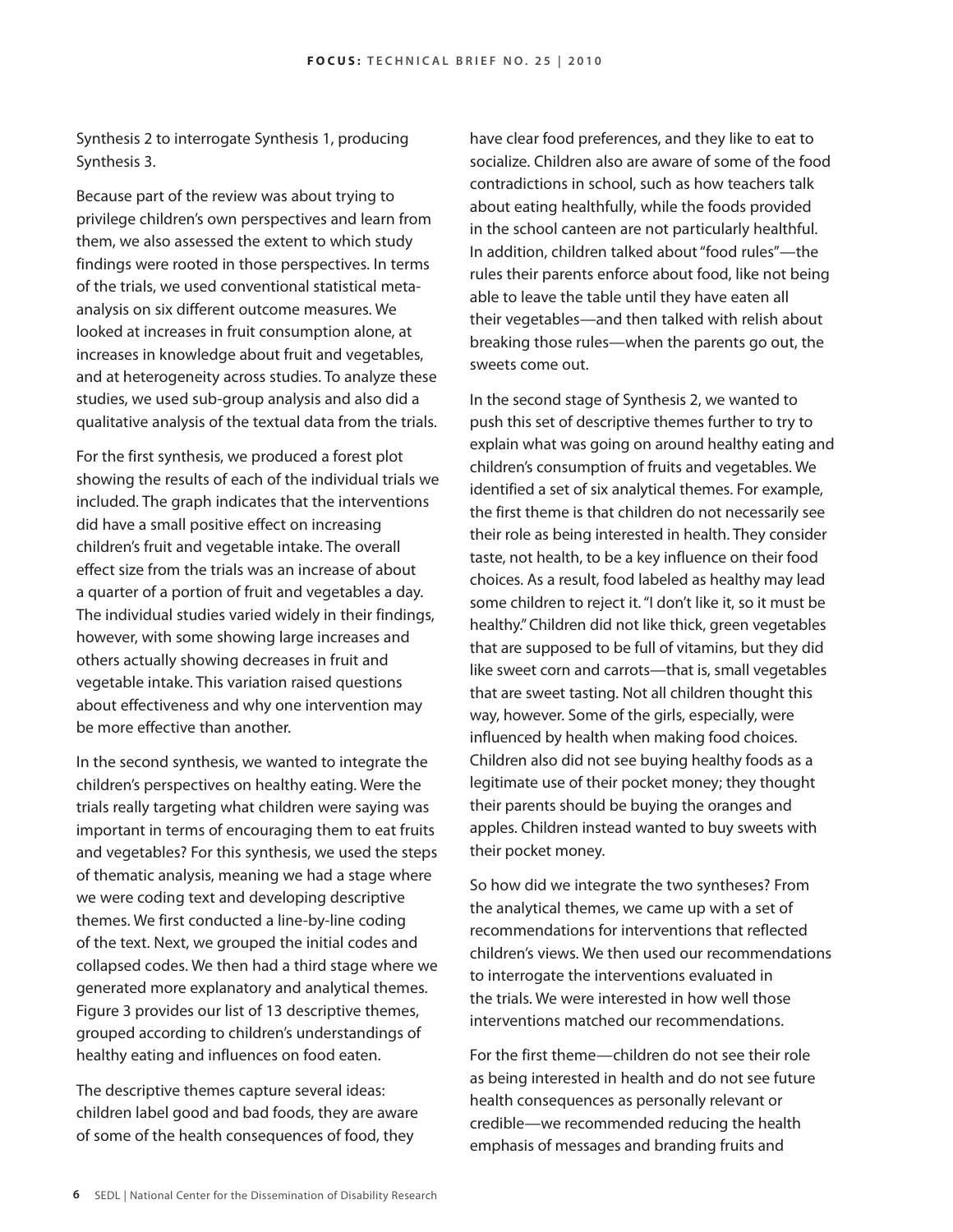

**Figure 3: Descriptive Themes: U.K. Children's Perspectives on Healthy Eating**

vegetables as tasty rather than healthy. The analytical themes also indicated that fruit, vegetables, and sweets have very different meanings for children. The Five-a-Day campaign does not really recognize that view. The campaign calls for five pieces of fruit or vegetables a day and does not distinguish between the two. On the basis of the first theme, a natural recommendation or implication for interventions is not to promote fruit and vegetables in the same way within the same intervention. We did not find any trials that tested this approach. We did, however, have a good pool of trials that had looked at branding fruits and vegetables as exciting and tasty as well as several trials that focused on reducing the health emphasis in messages. Looking across studies and considering the effect sizes, the trials with the biggest effect on children's increase in vegetable intake had little or no emphasis on health messages. This finding reiterates that children's views really do matter; their views have implications for policy and practice.

This question of combining qualitative and quantitative studies does pose a risk of recreating the paradigm wars within systematic reviews, something I am keen to prevent. At the same time, I see the use of mixed-methods reviews as a growing trend in the literature. For many people conducting metaethnographies, their point of departure is statistical meta-analysis. This group is trying to show how we need a different model to review qualitative research.

Mixed-methods systematic reviews can be defined as combining the findings of "qualitative" and "quantitative" studies within a single systematic review to address the same overlapping or complementary review questions. You notice I have scare quotes around the terms *qualitative* and *quantitative*. In this definition, the two terms are useful heuristic devices to signify broadly what we mean by different types of research, but I am not completely convinced of the value of these labels. That is, I am not wholly convinced it is a good idea to describe studies as either qualitative or quantitative because I think every study has aspects of both.

#### **Summary**

Including diverse forms of evidence is one way to increase the relevance of systematic reviews for decision makers. In the previous case, we had a number of trials that had looked at the question of "how effective are interventions to promote fruit and vegetable intake." The trials showed a huge heterogeneity, and the inclusion of qualitative research helped us to explain some of that